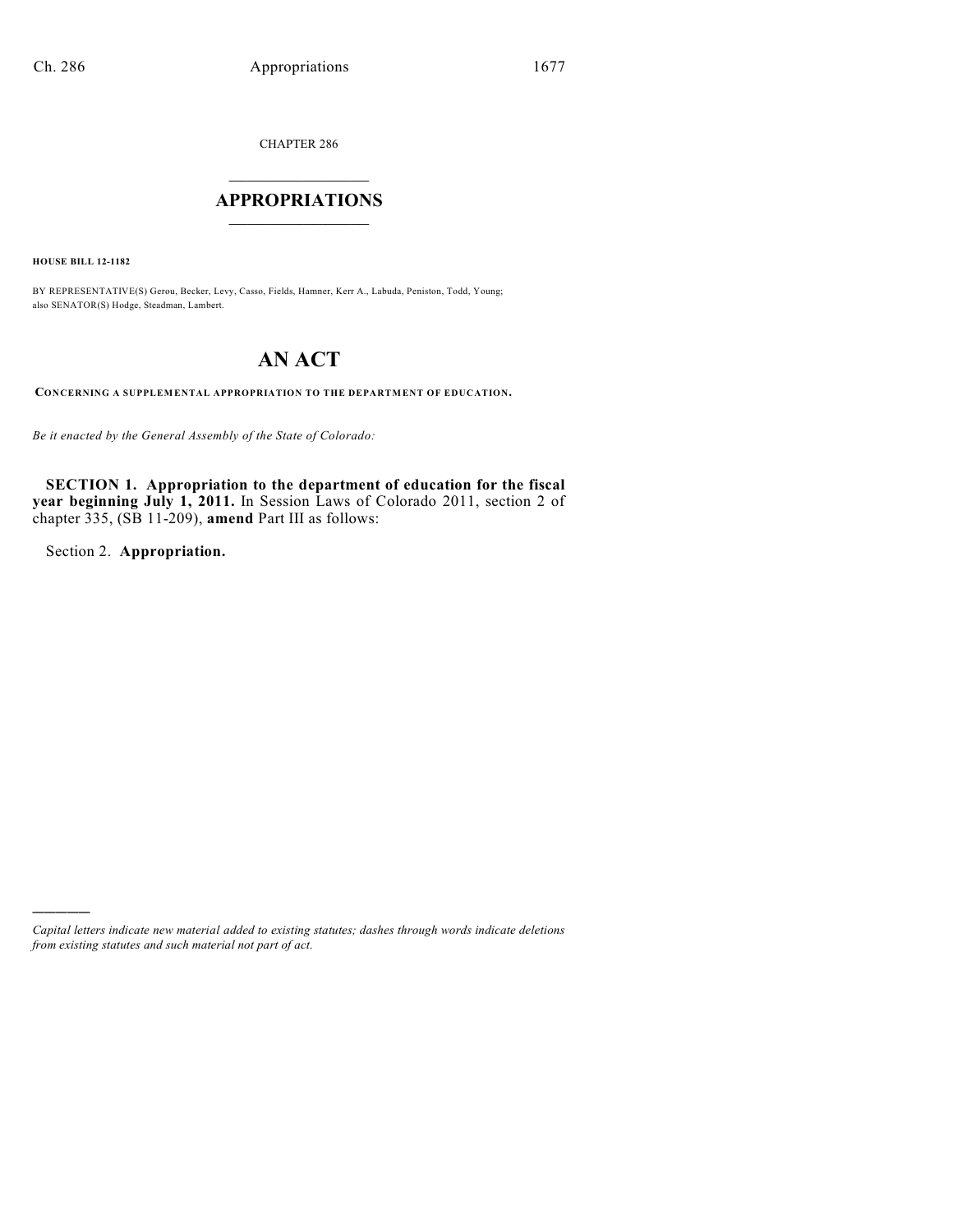|                           |              |                               |                               | APPROPRIATION FROM   |                                       |                                |
|---------------------------|--------------|-------------------------------|-------------------------------|----------------------|---------------------------------------|--------------------------------|
| ITEM &<br><b>SUBTOTAL</b> | <b>TOTAL</b> | <b>GENERAL</b><br><b>FUND</b> | <b>GENERAL</b><br><b>FUND</b> | CASH<br><b>FUNDS</b> | <b>REAPPROPRIATED</b><br><b>FUNDS</b> | <b>FEDERAL</b><br><b>FUNDS</b> |
|                           |              |                               | <b>EXEMPT</b>                 |                      |                                       |                                |
|                           |              |                               |                               |                      |                                       |                                |

## **PART III DEPARTMENT OF EDUCATION**

| (1) MANAGEMENT AND ADMINISTRATION                        |           |              |                        |                       |           |
|----------------------------------------------------------|-----------|--------------|------------------------|-----------------------|-----------|
| (A) Administration and Centrally-Appropriated Line Items |           |              |                        |                       |           |
| State Board of Education                                 | 286,118   | 286,118      |                        |                       |           |
|                                                          |           | $(2.0$ FTE)  |                        |                       |           |
| General Department and                                   |           |              |                        |                       |           |
| Program Administration                                   | 3,801,252 | 1,595,262    | 170,596 <sup>a</sup>   | 2,035,394             |           |
|                                                          |           | $(16.2$ FTE) | $(2.5$ FTE)            | $(20.9$ FTE)          |           |
| Office of Professional                                   |           |              |                        |                       |           |
| Services                                                 | 2,005,200 |              | $2,005,200^{\circ}$    |                       |           |
|                                                          |           |              | $(23.0$ FTE)           |                       |           |
| Division of On-line                                      |           |              |                        |                       |           |
| Learning                                                 | 372,507   |              | $372,507$ <sup>d</sup> |                       |           |
|                                                          |           |              | $(3.5$ FTE)            |                       |           |
| Health, Life, and Dental                                 | 3,140,202 | 1,450,460    | $241,795^{\circ}$      | 377,766 <sup>f</sup>  | 1,070,181 |
| Short-term Disability                                    | 52,767    | 21,124       | $6,088^{\circ}$        | $5,237$ <sup>f</sup>  | 20,318    |
| S.B. 04-257 Amortization                                 |           |              |                        |                       |           |
| Equalization                                             |           |              |                        |                       |           |
| Disbursement                                             | 830,745   | 330,197      | $96,286^{\circ}$       | $82,859$ <sup>f</sup> | 321,403   |
|                                                          |           |              |                        |                       |           |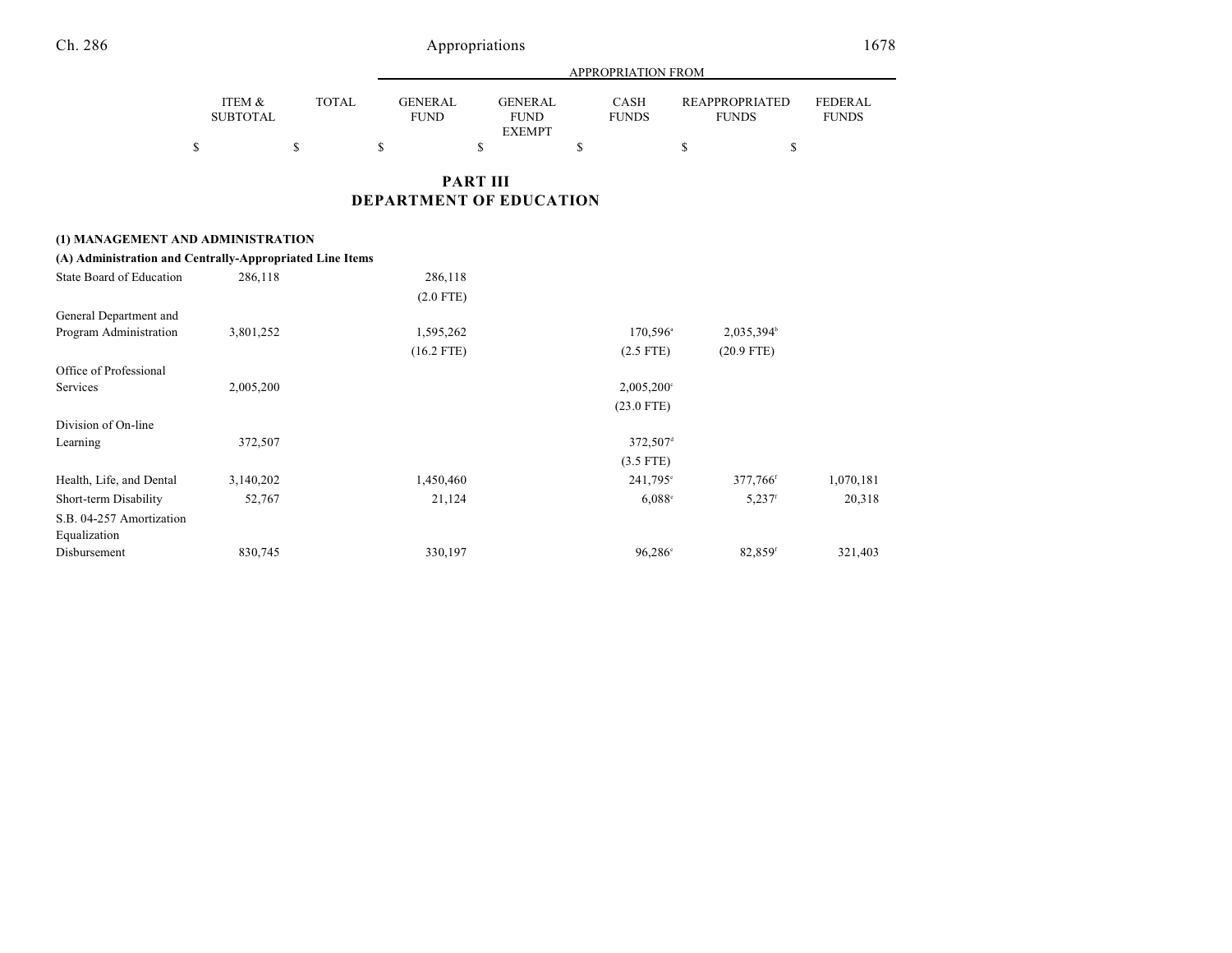| S.B. 06-235 Supplemental   |           |              |                     |                      |         |
|----------------------------|-----------|--------------|---------------------|----------------------|---------|
| Amortization               |           |              |                     |                      |         |
| Equalization               |           |              |                     |                      |         |
| Disbursement               | 665,531   | 263,308      | $77.371$ °          | 66,582f              | 258,270 |
| Workers' Compensation      | 280,433   | 107,181      | 24,539 <sup>e</sup> | 34,437 <sup>f</sup>  | 114,276 |
| Legal Services for 5,600   |           |              |                     |                      |         |
| hours                      | 423,976   | 210,625      | 160,354°            | 52,997 <sup>s</sup>  |         |
| Administrative Law Judge   |           |              |                     |                      |         |
| Services                   | 36,017    |              | 29,800°             | 6,217                |         |
|                            | 38,258    |              | $31,654$ °          | 6,604 <sup>h</sup>   |         |
| Payment to Risk            |           |              |                     |                      |         |
| Management and Property    |           |              |                     |                      |         |
| Funds                      | 53,752    | 43,770       | $3,403^{\circ}$     | $6,579$ <sup>f</sup> |         |
| Capitol Complex Leased     |           |              |                     |                      |         |
| Space                      | 561,093   | 81,077       | 59,364              | 144,089              | 276,563 |
|                            |           |              | $131,435^{\circ}$   | 88,389f              | 260,192 |
| Reprinting and             |           |              |                     |                      |         |
| Distributing Laws          |           |              |                     |                      |         |
| Concerning Education       | 35,480    |              | 35,480 <sup>i</sup> |                      |         |
| <b>Emeritus Retirement</b> | 5,387     | 5,387        |                     |                      |         |
| (B) Information Technology |           |              |                     |                      |         |
| Information Technology     |           |              |                     |                      |         |
| Services                   | 2,738,547 | 2,112,862    |                     | 625,685              |         |
|                            |           | $(16.1$ FTE) |                     | $(6.9$ FTE)          |         |
| Purchase of Services from  |           |              |                     |                      |         |
| Computer Center            | 144,254   | 144,254      |                     |                      |         |
|                            |           |              |                     |                      |         |
|                            |           |              |                     |                      |         |
|                            |           |              |                     |                      |         |

Appropriations

1 6 7 9

Ch. 286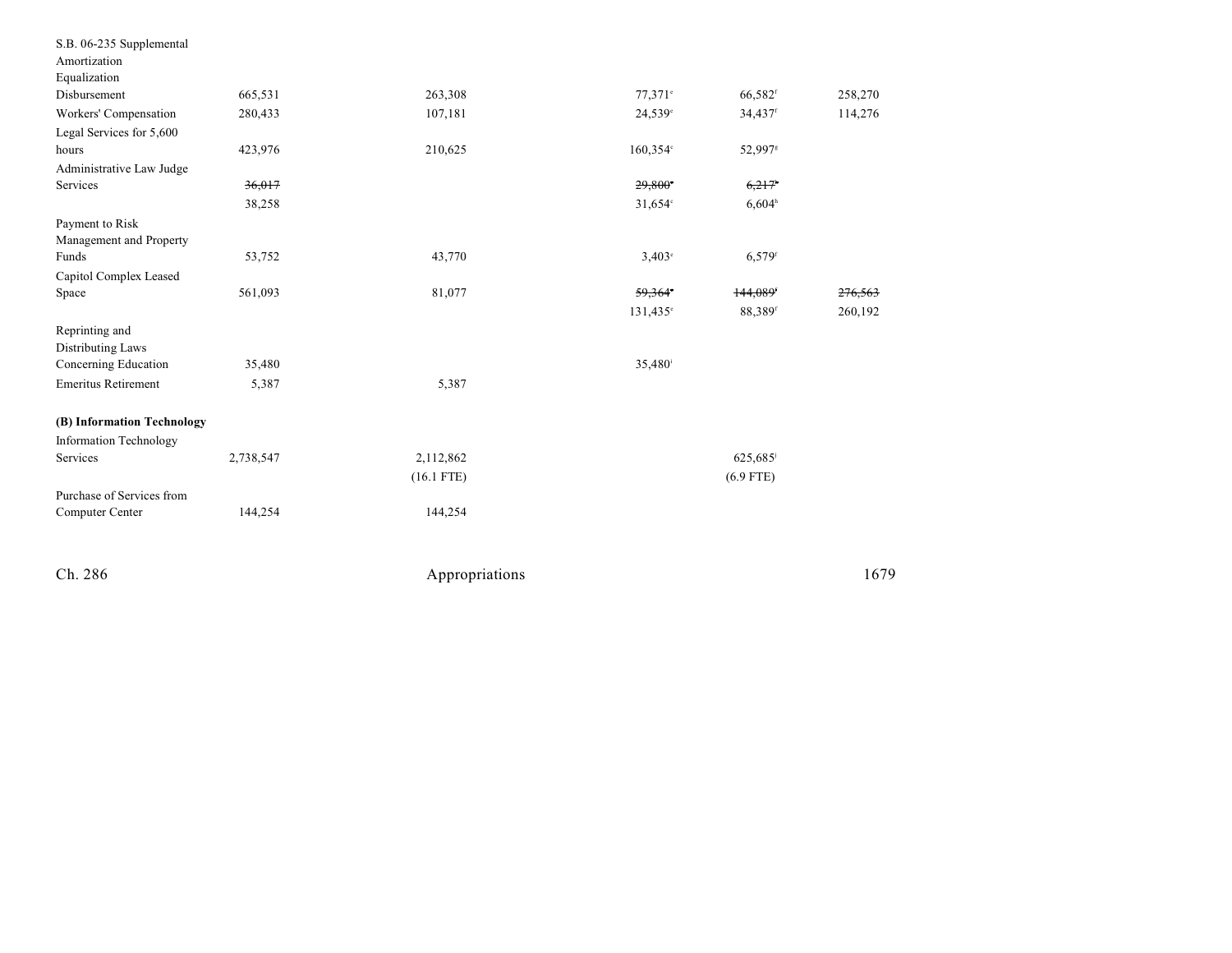|                                   |                           |              |                               |                                                | APPROPRIATION FROM      |                                       |                                |
|-----------------------------------|---------------------------|--------------|-------------------------------|------------------------------------------------|-------------------------|---------------------------------------|--------------------------------|
|                                   | ITEM &<br><b>SUBTOTAL</b> | <b>TOTAL</b> | <b>GENERAL</b><br><b>FUND</b> | <b>GENERAL</b><br><b>FUND</b><br><b>EXEMPT</b> | CASH<br><b>FUNDS</b>    | <b>REAPPROPRIATED</b><br><b>FUNDS</b> | <b>FEDERAL</b><br><b>FUNDS</b> |
|                                   | \$                        | \$           | \$                            | \$                                             | \$                      | \$<br>\$                              |                                |
| <b>Multiuse Network</b>           |                           |              |                               |                                                |                         |                                       |                                |
| Payments                          | 28,398                    |              | 28,398                        |                                                |                         |                                       |                                |
| <b>Information Technology</b>     |                           |              |                               |                                                |                         |                                       |                                |
| <b>Asset Maintenance</b>          | 303,830                   |              | 303,830                       |                                                |                         |                                       |                                |
| Disaster Recovery                 | 19,722                    |              | 19,722                        |                                                |                         |                                       |                                |
| (C) Assessments and Data Analyses |                           |              |                               |                                                |                         |                                       |                                |
| Colorado Student                  |                           |              |                               |                                                |                         |                                       |                                |
| Assessment Program                | 21,735,589                |              |                               |                                                | 15,885,363 <sup>d</sup> |                                       | 5,850,226 <sup>k</sup>         |
|                                   |                           |              |                               |                                                | $(5.0$ FTE)             |                                       | $(6.8$ FTE)                    |
| Federal Grant for State           |                           |              |                               |                                                |                         |                                       |                                |
| Assessments and Related           |                           |              |                               |                                                |                         |                                       |                                |
| Activities                        | 2,247,224                 |              |                               |                                                |                         |                                       | 2,247,224 <sup>k</sup>         |
|                                   |                           |              |                               |                                                |                         |                                       | $(5.7$ FTE)                    |
| Longitudinal Analyses of          |                           |              |                               |                                                |                         |                                       |                                |
| <b>Student Assessment</b>         |                           |              |                               |                                                |                         |                                       |                                |
| Results                           | 7,703,411                 |              | 286,311                       |                                                |                         |                                       | 7,417,100                      |
|                                   |                           |              | $(3.0$ FTE)                   |                                                |                         |                                       |                                |
| Preschool to                      |                           |              |                               |                                                |                         |                                       |                                |
| Postsecondary Education           |                           |              |                               |                                                |                         |                                       |                                |
| Alignment                         | 567,685                   |              |                               |                                                | 567,685 <sup>d</sup>    |                                       |                                |
|                                   |                           |              |                               |                                                | $(3.5$ FTE)             |                                       |                                |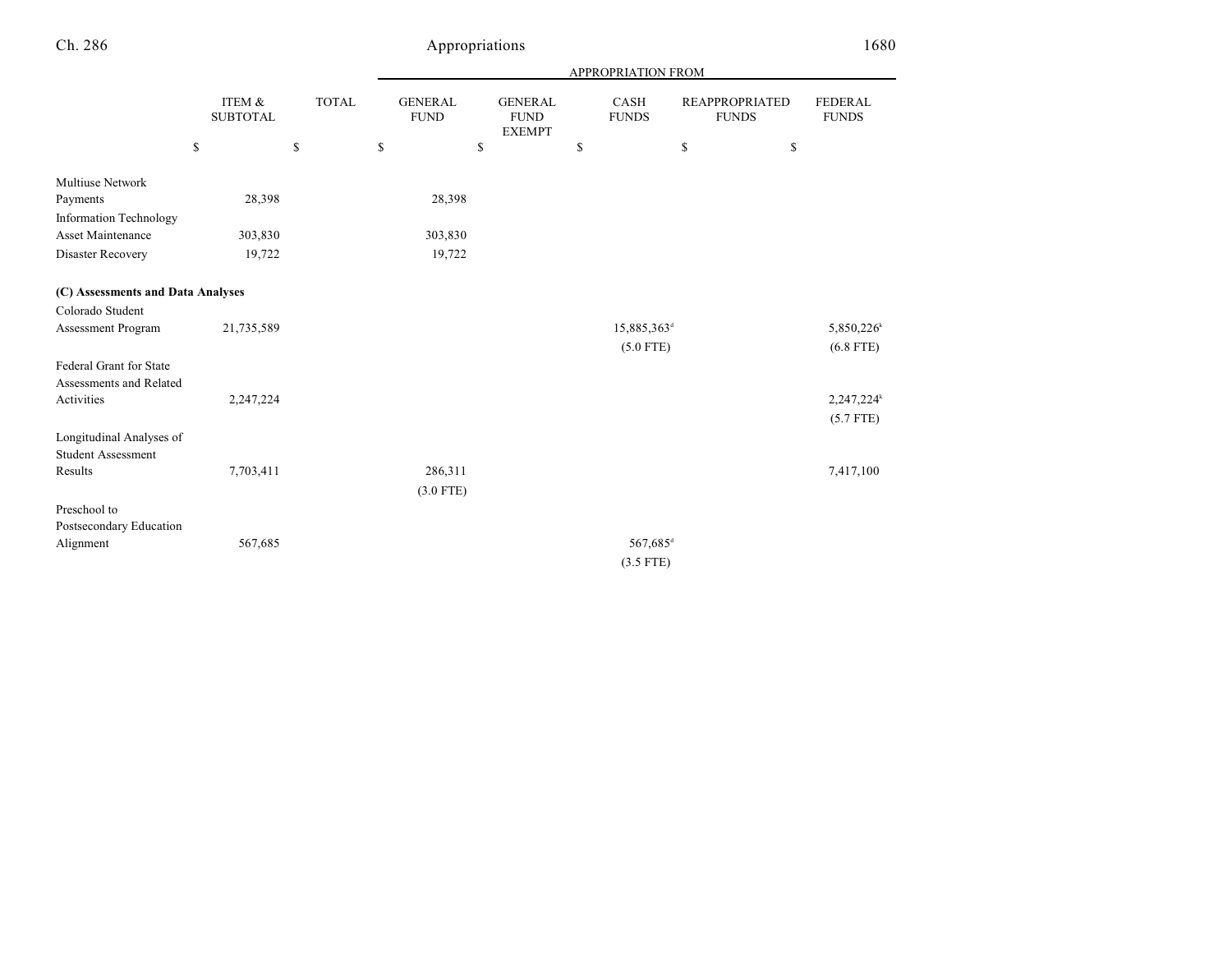| (D) State Charter School Institute |           |                       |                      |                          |
|------------------------------------|-----------|-----------------------|----------------------|--------------------------|
| <b>State Charter School</b>        |           |                       |                      |                          |
| Institute Administration,          |           |                       |                      |                          |
| Oversight, and                     |           |                       |                      |                          |
| Management                         | 1,502,820 |                       |                      | 1,502,820                |
|                                    | 1,689,544 |                       |                      | 1,689,544                |
|                                    |           |                       |                      | $(10.7$ FTE)             |
| Institute Charter School           |           |                       |                      |                          |
| Assistance Fund                    | 550,000   |                       | 550,000 <sup>m</sup> |                          |
| Other Transfers to                 |           |                       |                      |                          |
| <b>Institute Charter Schools</b>   | 2,013,615 |                       |                      | $2,013,615$ <sup>n</sup> |
| Transfer of Federal                |           |                       |                      |                          |
| Moneys to Institute                |           |                       |                      |                          |
| <b>Charter Schools</b>             | 5,730,000 |                       |                      | 5,730,000 <sup>n</sup>   |
|                                    |           |                       |                      | $(4.5$ FTE)              |
| Department                         |           |                       |                      |                          |
| Implementation of                  |           |                       |                      |                          |
| Section 22-30.5-501 et             |           |                       |                      |                          |
| seq., C.R.S.                       | 210,014   |                       |                      | 210,014                  |
|                                    |           |                       |                      | $(2.6$ FTE)              |
| <b>STATE CHARTER SCHOOL</b>        |           |                       |                      |                          |
| <b>INSTITUTE EMERGENCY</b>         |           |                       |                      |                          |
| <b>RESERVE</b>                     | 195,004   |                       |                      | $195,004$ <sup>1</sup>   |
|                                    |           | <del>58,045,569</del> |                      |                          |
|                                    |           | 58,429,538            |                      |                          |

<sup>a</sup> This amount shall be from general education development program fees.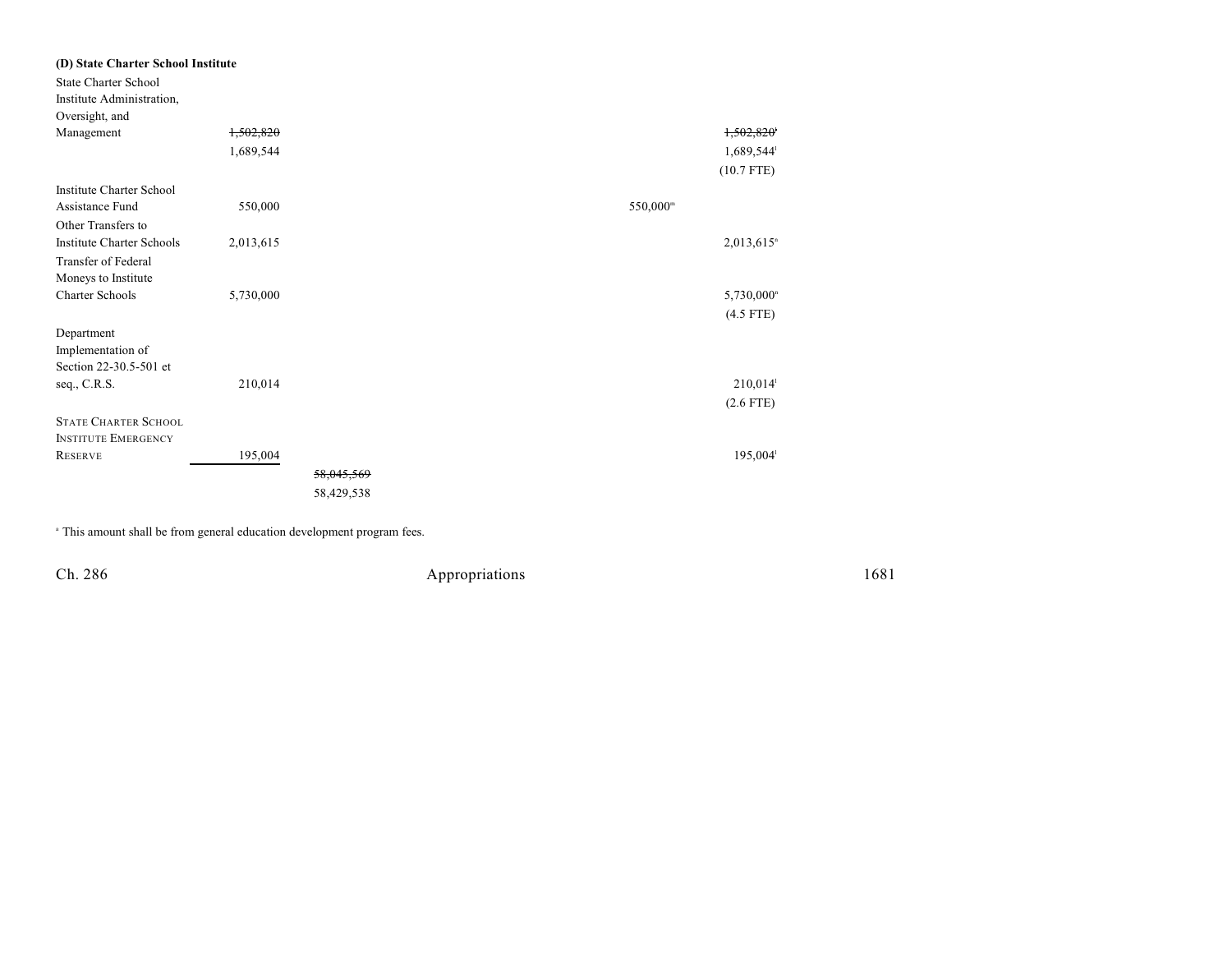|                           |              | <u>IN LIVELIM HIVIT LIVE</u> |                                   |                             |                                       |                                |  |  |
|---------------------------|--------------|------------------------------|-----------------------------------|-----------------------------|---------------------------------------|--------------------------------|--|--|
| ITEM &<br><b>SUBTOTAL</b> | <b>TOTAL</b> | GENER AL.<br><b>FUND</b>     | GENER AL<br>FUND<br><b>EXEMPT</b> | <b>CASH</b><br><b>FUNDS</b> | <b>REAPPROPRIATED</b><br><b>FUNDS</b> | <b>FEDERAL</b><br><b>FUNDS</b> |  |  |
|                           |              |                              |                                   |                             |                                       |                                |  |  |
|                           |              |                              |                                   |                             |                                       |                                |  |  |

APPROPRIATION FROM

<sup>b</sup> This amount shall be from departmental and statewide indirect cost recoveries.

These amounts shall be from the Educator Licensure Cash Fund created in Section 22-60.5-112 (1), C.R.S. <sup>c</sup>

 $\alpha$  These amounts shall be from the State Education Fund created in Section 17 (4) (a) of Article IX of the State Constitution. Pursuant to Section 17 (3) of Article IX of the State Constitution, appropriations from the State Education Fund are not subject to the limitation on fiscal year spending set forth in Section 20 of Article X of the State Constitution.

<sup>o</sup> Of these amounts, \$237,583 \$256,779 shall be from the State Education Fund created in Section 17 (4) (a) of Article IX of the State Constitution, \$188,566 \$227,407 shall be from the Educator Licensure Cash Fund created in Section 22-60.5-112 (1), C.R.S., \$66,200 \$77,528 shall be from the Public School Capital Construction Assistance Fund created in Section 22-43.7-104 (1), C.R.S., and \$16,497 \$19,203 shall be from general education development program fees. Pursuant to Section 17 (3) of Article IX of the State Constitution, appropriations from the State Education Fund are not subject to the limitation on fiscal year spending set forth in Section 20 of Article X of the State Constitution.

<sup>f</sup> Of these amounts, \$390,130 \$359,846 is estimated to be transferred from various appropriations to the Department of Education and \$327,419 \$302,003 is estimated to be from departmental and statewide indirect cost recoveries and.

Of this amount, \$37,855 shall be transferred from the Assistance to Public Schools, Public School Finance, State Share of Districts' Total Program Funding line item <sup>g</sup> and \$15,142 shall be transferred from the Assistance to Public Schools, Grant Programs, Distributions, and Other Assistance, Capital Construction, Division of Public School Capital Construction Assistance line item.

<sup>h</sup> This amount shall be transferred from the Assistance to Public Schools, Categorical Programs, District Programs Required by Statute, Special Education Programs for Children with Disabilities line item.

<sup>1</sup> This amount shall be from interest and income earned on the investment of moneys in the Public School Fund that is credited to the State Public School Fund pursuant to Section 22-41-102 (3) (a), C.R.S. Pursuant to Section 22-2-112 (1) (i), C.R.S., publishing costs shall be paid out of State Public School Fund created in Section 22-54-114 (1), C.R.S.

<sup>1</sup> Of this amount, \$525,685 shall be transferred from various appropriations to the Department of Education and \$100,000 shall be transferred from the Assistance to Public Schools, Public School Finance, State Share of Districts' Total Program Funding line item.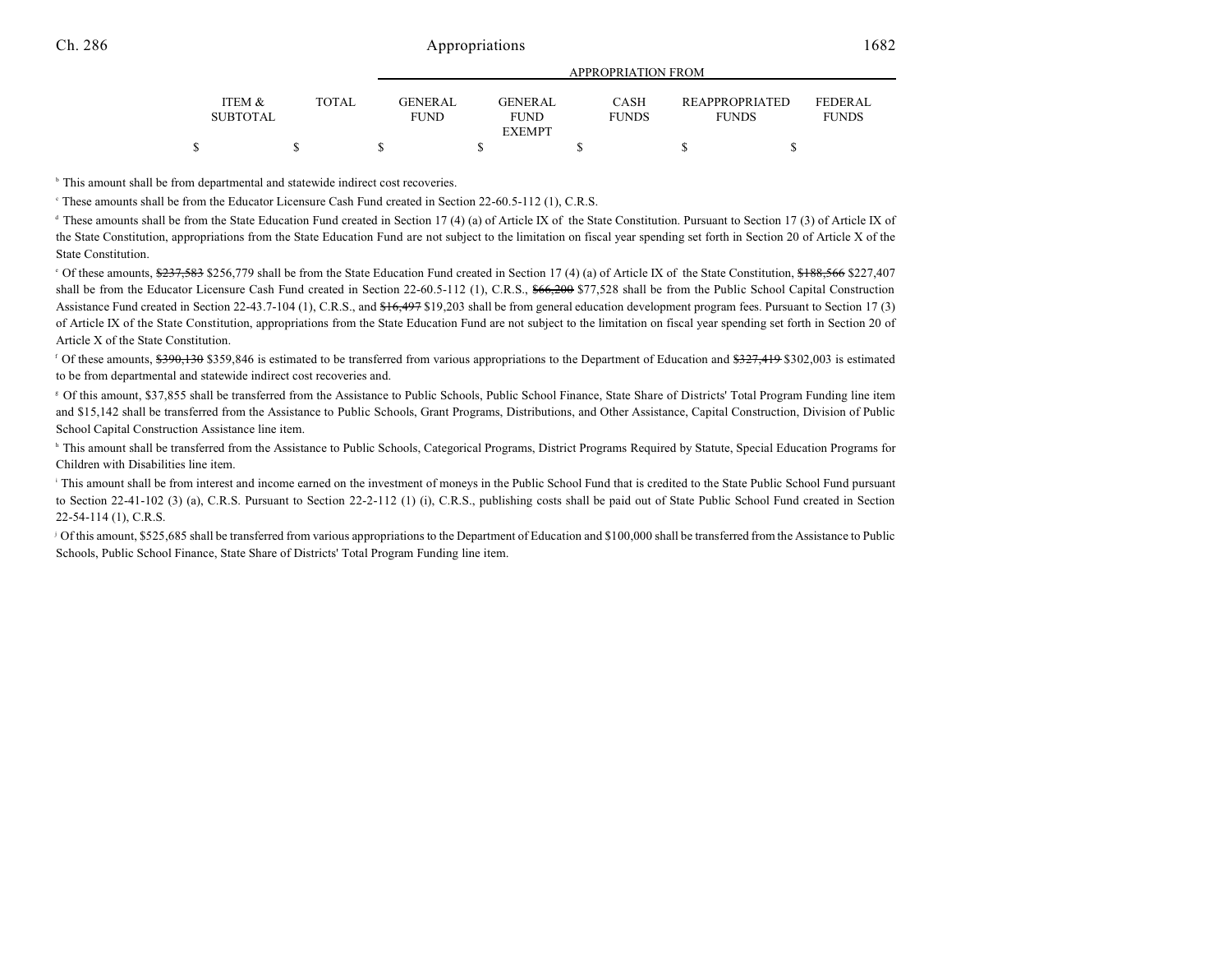k These amounts from the federal grant for state assessments and related activities authorized pursuant to Title VI, Part A, Section 6113 of the federal No Child Left Behind Act of 2001 and are included for informational purposes only.

<sup>1</sup> These amounts shall be transferred from the Assistance to Public Schools, Public School Finance, State Share of Districts' Total Program Funding line item.

" This amount shall be from the Institute Charter School Assistance Fund created in Section 22-30.5-515.5 (1) (a), C.R.S.

These amounts shall be transferred from various line items in the Assistance to Public Schools section. n

### **(2) ASSISTANCE TO PUBLIC SCHOOLS**

### **(A) Public School Finance**

| Administration                        | 1,501,265     |               |              | $20,418$ <sup>a</sup>    | 1,480,847    |
|---------------------------------------|---------------|---------------|--------------|--------------------------|--------------|
|                                       |               |               |              | $(0.2$ FTE)              | $(18.3$ FTE) |
| State Share of Districts'             |               |               |              |                          |              |
| Total Program Funding <sup>7, 8</sup> | 3,562,775,745 | 2,848,425,153 | 284,175,417° | 430,175,175 <sup>d</sup> |              |
| Hold-harmless Full-day                |               |               |              |                          |              |
| Kindergarten Funding                  | 7,198,953     |               |              | $7,198,953$ °            |              |
| District Per Pupil                    |               |               |              |                          |              |
| Reimbursements for                    |               |               |              |                          |              |
| Juveniles Held in Jail                | 100,000       |               |              | $100,000^{\circ}$        |              |
|                                       | 3,571,575,963 |               |              |                          |              |

<sup>a</sup> These amounts shall be from the Read-to-Achieve Cash Fund created in Section 22-7-908 (1), C.R.S.

<sup>b</sup> This amount shall be transferred from the Assistance to Public Schools, Public School Finance, State Share of Districts' Total Program Funding line item.

This amount shall be from the General Fund Exempt Account created in Section 24-77-103.6 (2), C.R.S. <sup>c</sup>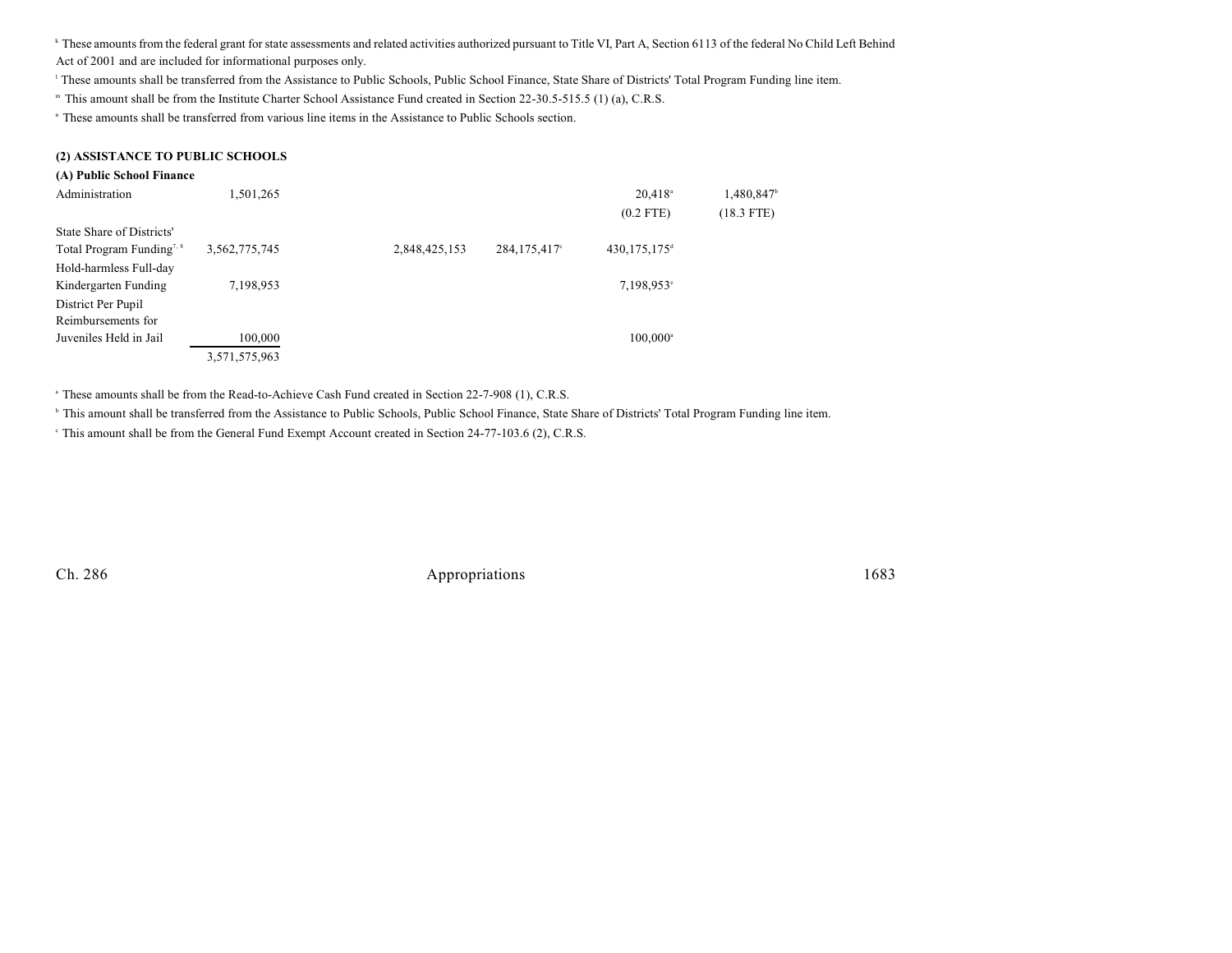|                                      |       | APPROPRIATION FROM             |  |                                |  |                             |  |                                       |  |                                |
|--------------------------------------|-------|--------------------------------|--|--------------------------------|--|-----------------------------|--|---------------------------------------|--|--------------------------------|
| <b>ITEM &amp;</b><br><b>SUBTOTAL</b> | TOTAL | <b>GENER AL</b><br><b>FUND</b> |  | <b>GENER AL</b><br><b>FUND</b> |  | <b>CASH</b><br><b>FUNDS</b> |  | <b>REAPPROPRIATED</b><br><b>FUNDS</b> |  | <b>FEDERAL</b><br><b>FUNDS</b> |
|                                      |       |                                |  | <b>EXEMPT</b>                  |  |                             |  |                                       |  |                                |
|                                      |       |                                |  |                                |  |                             |  |                                       |  |                                |

 $\alpha$  Of this amount, \$317,158,532 shall be from the State Education Fund created in Section 17 (4) (a) of Article IX of the State Constitution, and \$113,016,643 shall be from the State Public School Fund created in Section 22-54-114 (1), C.R.S. Pursuant to Section 17 (3) of Article IX of the State Constitution, appropriations from the State Education Fund are not subject to the limitation on fiscal year spending set forth in Section 20 of Article X of the State Constitution. Of the amount appropriated from the State Public School Fund, \$67,600,000 is estimated to be from federal mineral leasing revenues transferred to the State Public School Fund pursuant to Sections 22-54-114 (1) and 34-63-102 , C.R.S., \$36,924,767 is estimated to be from reserves in the State Public School Fund, and \$8,491,876 shall be from interest and income earned on the investment of moneys in the Public School Fund that is credited to the State Public School Fund pursuant to Section 22-41-102 (3) (a), C.R.S.

<sup>e</sup> This amount shall be from the State Education Fund created in Section 17 (4) (a) of Article IX of the State Constitution. Pursuant to Section 17 (3) of Article IX of the State Constitution, appropriations from the State Education Fund are not subject to the limitation on fiscal year spending set forth in Section 20 of Article X of the State Constitution.

## **(B) Categorical Programs (I) District Programs Required by Statute** Special Education Programs for Children with Disabilities 288,628,104 71,572,347 58,225,450 101,812 158,728,495  $58,225,450^{\circ}$   $101,812^{\circ}$   $158,728,495^{\circ}$ (1.0 FTE) (63.5 FTE) English Language Proficiency Program 24,377,497 3,101,598 9,984,180 9,984,180 11,291,719<sup>d</sup> (4.6 FTE) **(II) Other Categorical Programs** Public School Transportation 50,828,042 36,922,227 13,905,815<sup>e</sup>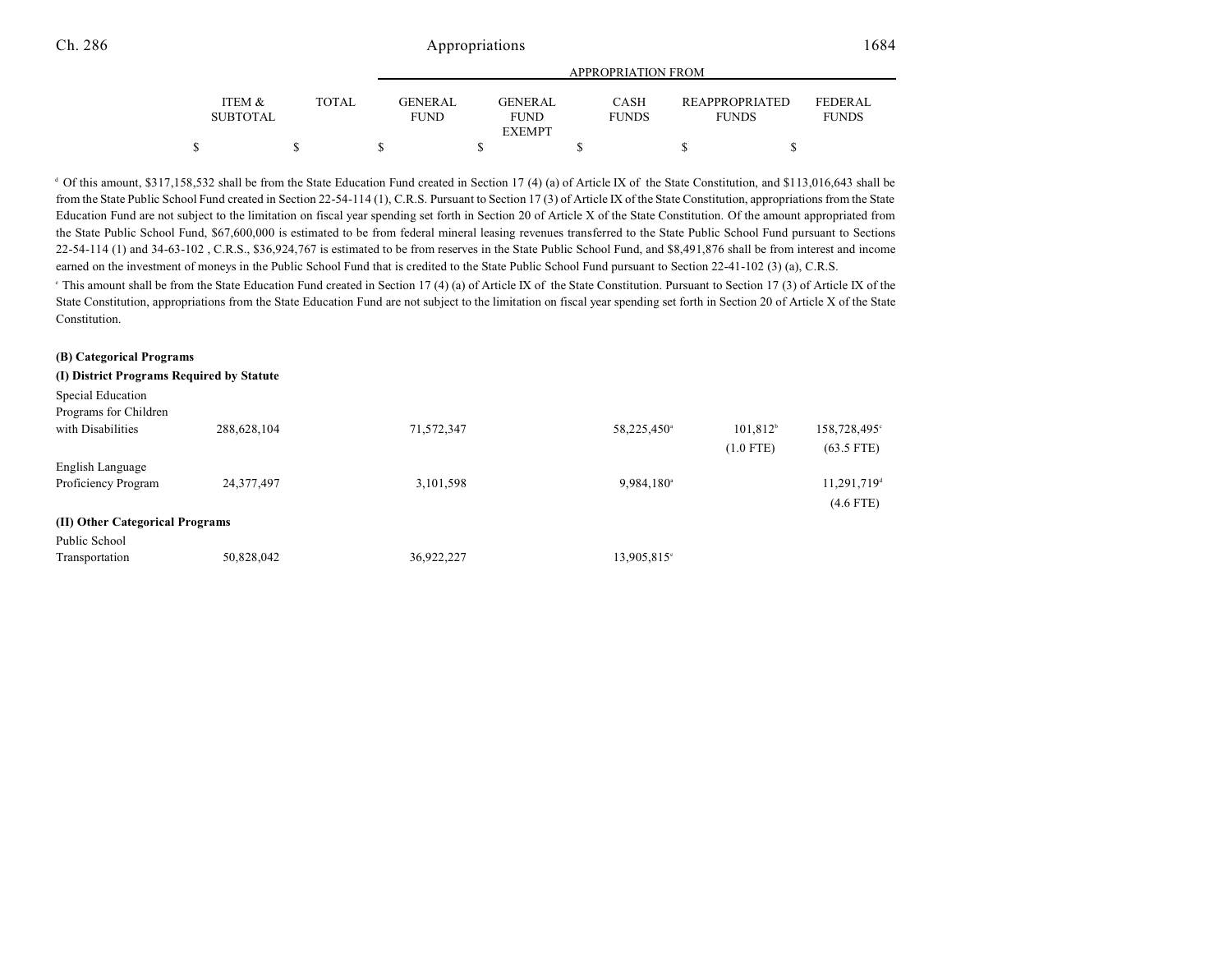| Transfer to the<br>Department of Higher<br><b>Education for Distribution</b><br>of State Assistance for<br>Career and Technical |             |            |                        |
|---------------------------------------------------------------------------------------------------------------------------------|-------------|------------|------------------------|
| Education                                                                                                                       | 23,584,498  | 17,792,850 | 5,791,648 <sup>a</sup> |
| Special Education                                                                                                               |             |            |                        |
| Programs for Gifted and                                                                                                         |             |            |                        |
| Talented Children                                                                                                               | 9,201,106   | 5,500,000  | $3,701,106^{\circ}$    |
|                                                                                                                                 |             |            | $(0.5$ FTE)            |
| Expelled and At-risk                                                                                                            |             |            |                        |
| Student Services Grant                                                                                                          |             |            |                        |
| Program                                                                                                                         | 7,493,560   | 5,788,807  | 1,704,753 <sup>a</sup> |
|                                                                                                                                 |             |            | $(1.0$ FTE)            |
| Small Attendance Center                                                                                                         |             |            |                        |
| Aid                                                                                                                             | 959,379     | 787,645    | 171,734 <sup>a</sup>   |
| Comprehensive Health                                                                                                            |             |            |                        |
| Education                                                                                                                       | 1,005,396   | 300,000    | 705,396 <sup>a</sup>   |
|                                                                                                                                 |             |            | $(1.0$ FTE)            |
|                                                                                                                                 | 406,077,582 |            |                        |

<sup>a</sup> These amounts shall be from the State Education Fund created in Section 17 (4) (a) of Article IX of the State Constitution. Pursuant to Section 17 (3) of Article IX of the State Constitution, appropriations from the State Education Fund are not subject to the limitation on fiscal year spending set forth in Section 20 of Article X of the State Constitution.

<sup>b</sup> This amount shall be from federal funds transferred from the Department of Human Services.

 This amount shall be from federal funds authorized pursuant to the federal Individuals with Disabilities Education Act and is included for informational purposes <sup>c</sup> only.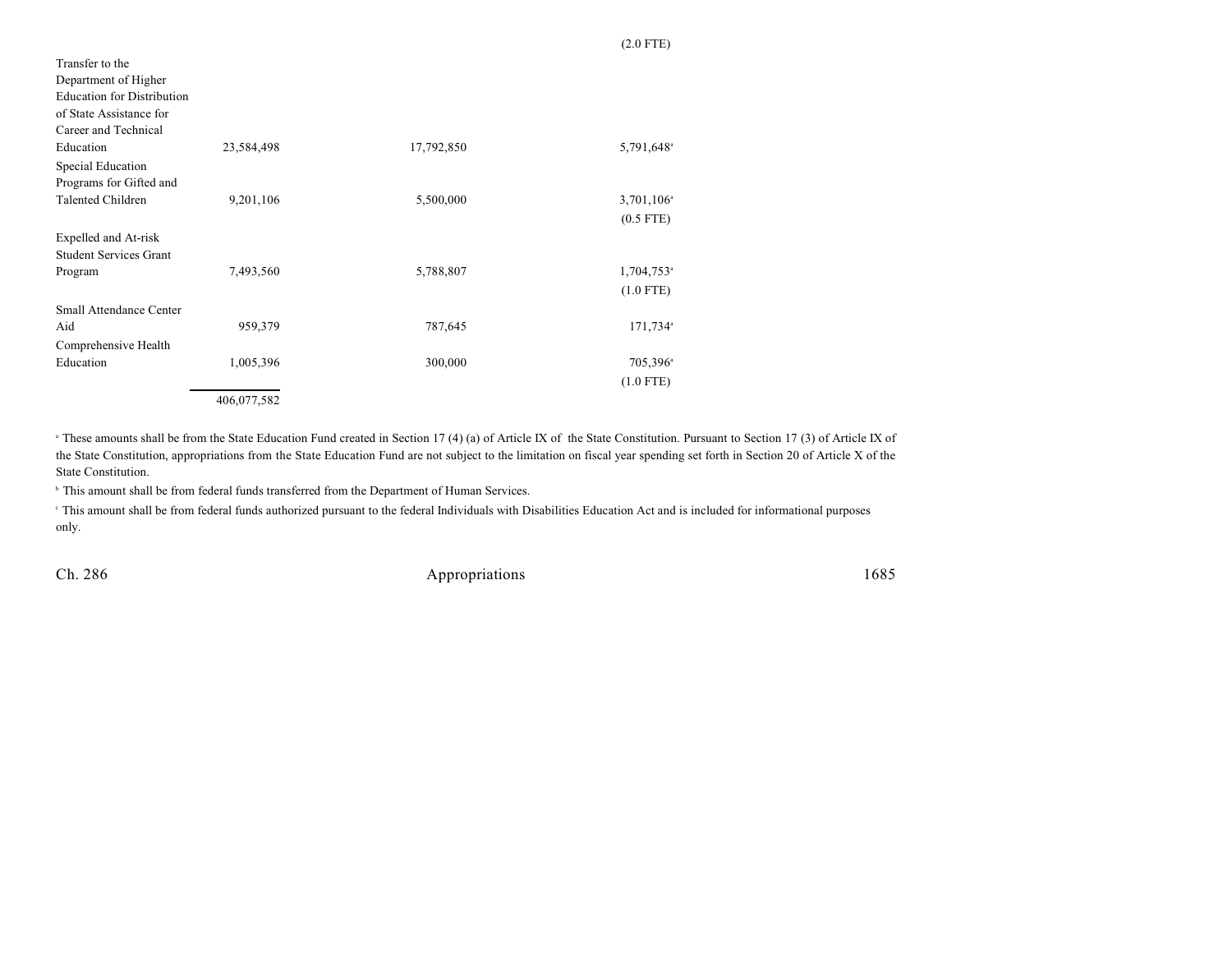|                           |              | APPROPRIATION FROM            |  |                        |  |                             |  |                                       |                                |  |
|---------------------------|--------------|-------------------------------|--|------------------------|--|-----------------------------|--|---------------------------------------|--------------------------------|--|
| ITEM &<br><b>SUBTOTAL</b> | <b>TOTAL</b> | <b>GENERAL</b><br><b>FUND</b> |  | GENERAL<br><b>FUND</b> |  | <b>CASH</b><br><b>FUNDS</b> |  | <b>REAPPROPRIATED</b><br><b>FUNDS</b> | <b>FEDERAL</b><br><b>FUNDS</b> |  |
|                           |              |                               |  | <b>EXEMPT</b>          |  |                             |  |                                       |                                |  |
|                           |              |                               |  |                        |  |                             |  |                                       |                                |  |

<sup>d</sup> This amount shall be from federal funds authorized pursuant to Title III of the federal No Child Left Behind Act of 2001 and is included for informational purposes only.

 $\degree$  Of this amount, \$13,455,815 shall be from the State Education Fund created in Section 17 (4) (a) of Article IX of the State Constitution and \$450,000 shall be from the Public School Transportation Fund created in Section 22-51-103 (1), C.R.S. Pursuant to Section 17 (3) of Article IX of the State Constitution, appropriations from the State Education Fund are not subject to the limitation on fiscal year spending set forth in Section 20 of Article X of the State Constitution.

#### **(C) Grant Programs, Distributions, and Other Assistance**

| (I) Health and Nutrition      |             |             |                        |                        |             |
|-------------------------------|-------------|-------------|------------------------|------------------------|-------------|
| <b>Federal Nutrition</b>      |             |             |                        |                        |             |
| Programs                      | 156,631,328 | 82,327      |                        |                        | 156,549,001 |
|                               |             | $(0.9$ FTE) |                        |                        | $(8.1$ FTE) |
| <b>State Match for School</b> |             |             |                        |                        |             |
| Lunch Program                 | 2,472,644   |             | 2,472,644 <sup>a</sup> |                        |             |
| <b>Child Nutrition School</b> |             |             |                        |                        |             |
| Lunch Protection Program      | 850,000     |             | 850,000 <sup>b</sup>   |                        |             |
| <b>Start Smart Nutrition</b>  |             |             |                        |                        |             |
| Program Fund                  | 700,000     | 700,000     |                        |                        |             |
| <b>Start Smart Nutrition</b>  |             |             |                        |                        |             |
| Program                       | 843,495     |             | $143,495^{\circ}$      | $700,000$ °            |             |
| S.B. 97-101 Public            |             |             |                        |                        |             |
| School Health Services        | 142,073     |             |                        | $142,073$ <sup>d</sup> |             |
|                               |             |             |                        | $(1.4$ FTE)            |             |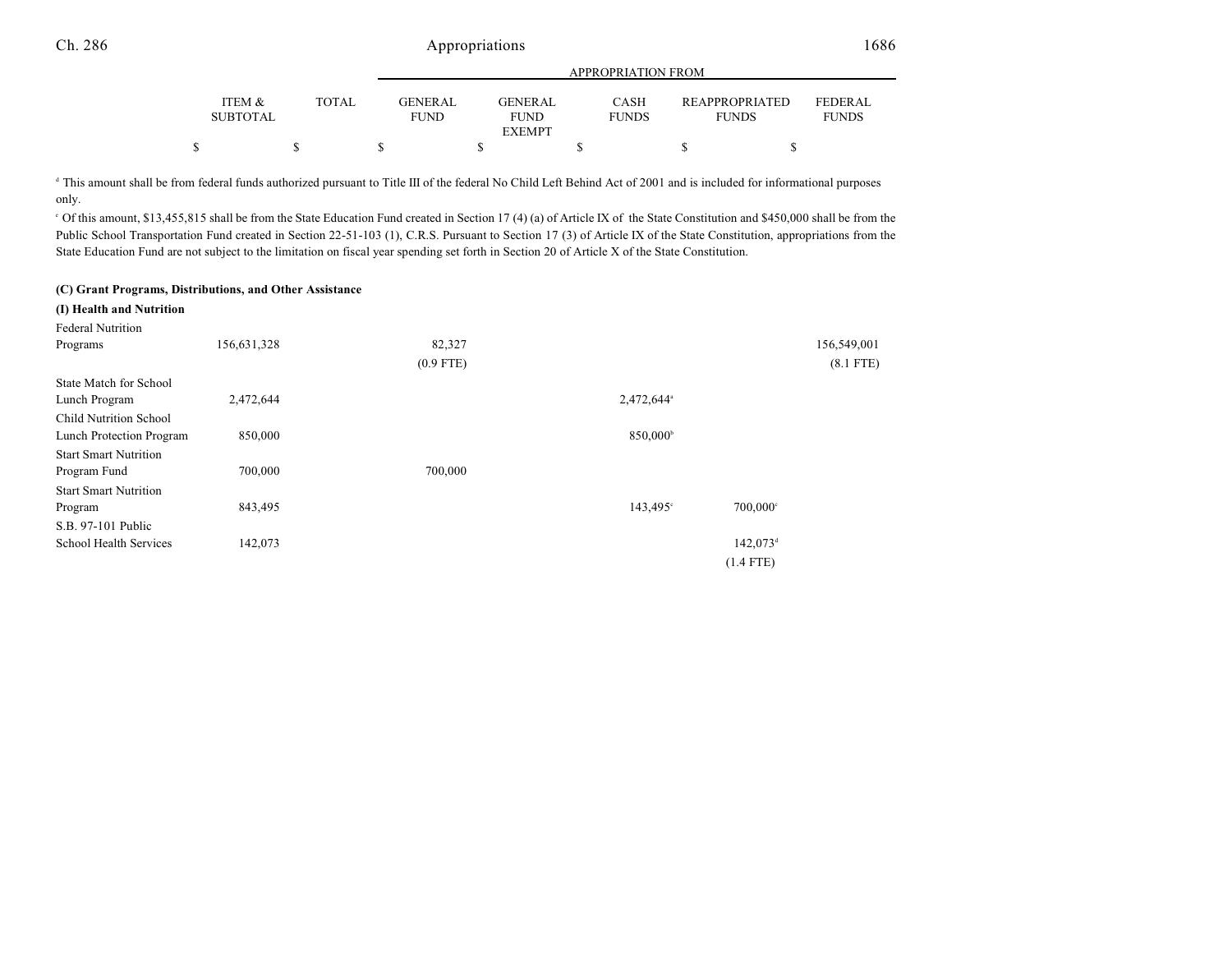| (II) Capital Construction                               |            |                |                        |                      |             |
|---------------------------------------------------------|------------|----------------|------------------------|----------------------|-------------|
| Division of Public School                               |            |                |                        |                      |             |
| Capital Construction                                    |            |                |                        |                      |             |
| Assistance                                              | 874,523    |                | 874,523°               |                      |             |
|                                                         |            |                | $(9.0$ FTE)            |                      |             |
| Public School Capital                                   |            |                |                        |                      |             |
| <b>Construction Assistance</b>                          |            |                |                        |                      |             |
| Board - Lease Payments                                  | 29,000,000 |                | 29,000,000°            |                      |             |
| <b>Financial Assistance</b>                             |            |                |                        |                      |             |
| Priority Assessment                                     | 164,793    |                | 164,793 <sup>e</sup>   |                      |             |
| State Aid for Charter                                   |            |                |                        |                      |             |
| <b>School Facilities</b>                                | 5,000,000  |                | 5,000,000 <sup>b</sup> |                      |             |
| (III) Reading and Literacy                              |            |                |                        |                      |             |
| Read-to-Achieve Grant                                   |            |                |                        |                      |             |
| Program                                                 | 4,391,241  |                | 4,391,241f             |                      |             |
|                                                         |            |                | $(1.0$ FTE)            |                      |             |
| (IV) Professional Development and Instructional Support |            |                |                        |                      |             |
| <b>Content Specialists</b>                              | 441,808    |                | 441,808 <sup>b</sup>   |                      |             |
|                                                         |            |                | $(5.0$ FTE)            |                      |             |
| Office of Dropout                                       |            |                |                        |                      |             |
| Prevention and Student                                  |            |                |                        |                      |             |
| Reengagement                                            | 3,000,000  |                |                        |                      | 3,000,000   |
|                                                         |            |                |                        |                      | $(2.3$ FTE) |
| (V) Facility Schools                                    |            |                |                        |                      |             |
| Facility Schools Unit and                               |            |                |                        |                      |             |
| Facility Schools Board                                  | 258,575    |                |                        | 258,575 <sup>s</sup> |             |
|                                                         |            |                |                        | $(3.0$ FTE)          |             |
|                                                         |            |                |                        |                      |             |
|                                                         |            |                |                        |                      |             |
|                                                         |            |                |                        |                      |             |
| Ch. 286                                                 |            | Appropriations |                        |                      | 1687        |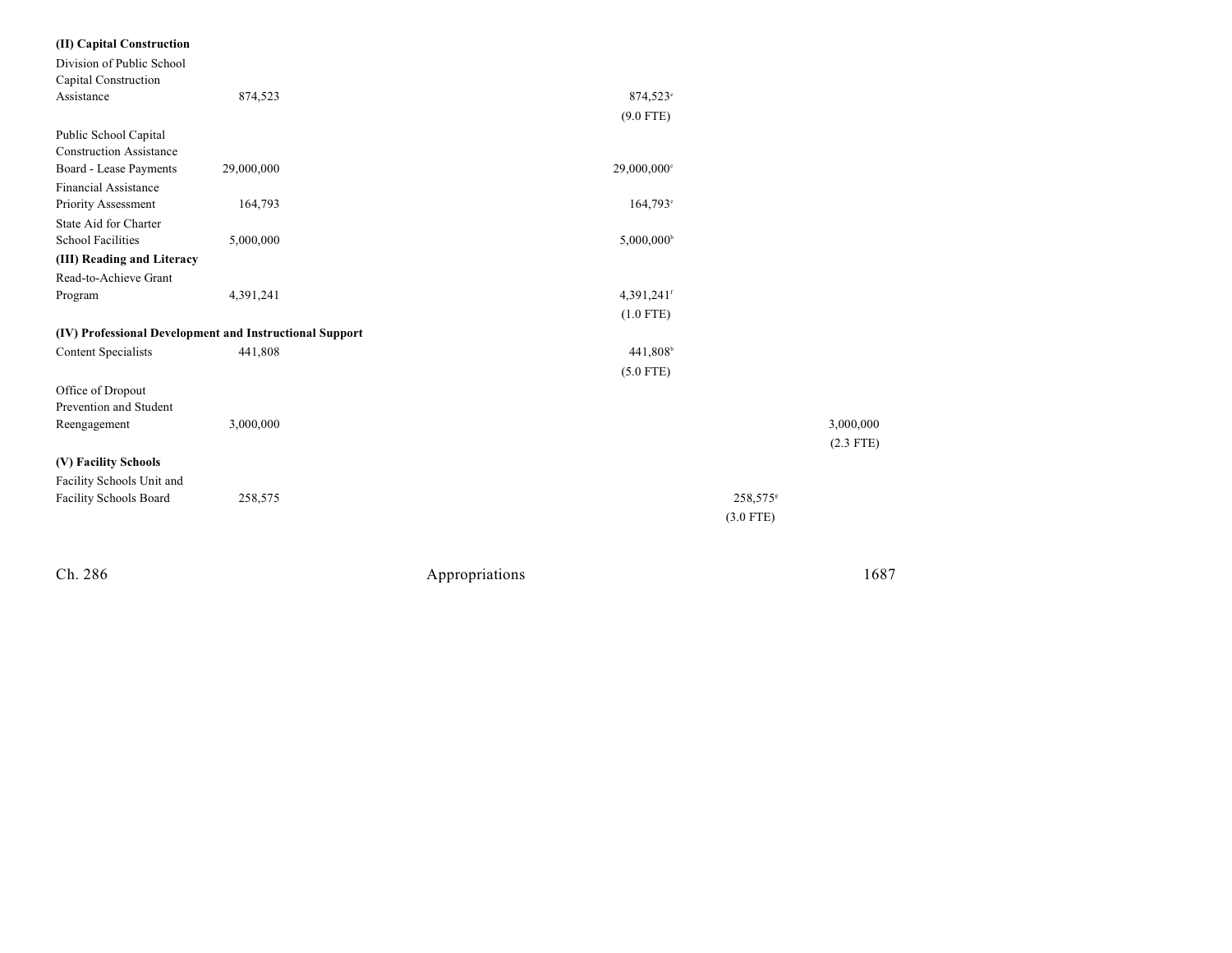|                                |                                 |                    | APPROPRIATION FROM                  |                                                      |                            |                                                   |                         |  |  |  |
|--------------------------------|---------------------------------|--------------------|-------------------------------------|------------------------------------------------------|----------------------------|---------------------------------------------------|-------------------------|--|--|--|
|                                | ITEM &<br><b>SUBTOTAL</b><br>\$ | <b>TOTAL</b><br>\$ | <b>GENERAL</b><br><b>FUND</b><br>\$ | <b>GENERAL</b><br><b>FUND</b><br><b>EXEMPT</b><br>\$ | CASH<br><b>FUNDS</b><br>\$ | <b>REAPPROPRIATED</b><br><b>FUNDS</b><br>\$<br>\$ | FEDERAL<br><b>FUNDS</b> |  |  |  |
|                                |                                 |                    |                                     |                                                      |                            |                                                   |                         |  |  |  |
| Facility School Funding        | 14,875,000                      |                    |                                     |                                                      | 14,875,000 <sup>b</sup>    |                                                   |                         |  |  |  |
| (VI) Other Assistance          |                                 |                    |                                     |                                                      |                            |                                                   |                         |  |  |  |
| Appropriated Sponsored         |                                 |                    |                                     |                                                      |                            |                                                   |                         |  |  |  |
| Programs                       | 280,780,000                     |                    |                                     |                                                      | 1,300,000                  | 4,480,000                                         | 275,000,000             |  |  |  |
|                                | 282,580,000                     |                    |                                     |                                                      | $3,100,000$ <sup>h</sup>   |                                                   |                         |  |  |  |
|                                |                                 |                    |                                     |                                                      | $(1.0$ FTE)                | $(6.0$ FTE)                                       | $(67.0$ FTE)            |  |  |  |
| School Counselor Corps         |                                 |                    |                                     |                                                      |                            |                                                   |                         |  |  |  |
| Grant Program                  | 5,000,000                       |                    |                                     |                                                      | 5,000,000 <sup>b</sup>     |                                                   |                         |  |  |  |
|                                |                                 |                    |                                     |                                                      | $(1.0$ FTE)                |                                                   |                         |  |  |  |
| Contingency Reserve            |                                 |                    |                                     |                                                      |                            |                                                   |                         |  |  |  |
| Fund                           | 1,000,000                       |                    |                                     |                                                      | 1,000,000                  |                                                   |                         |  |  |  |
| Supplemental On-line           |                                 |                    |                                     |                                                      |                            |                                                   |                         |  |  |  |
| <b>Education Services</b>      | 480,000                         |                    |                                     |                                                      | $480,000^k$                |                                                   |                         |  |  |  |
| Interstate Compact on          |                                 |                    |                                     |                                                      |                            |                                                   |                         |  |  |  |
| <b>Educational Opportunity</b> |                                 |                    |                                     |                                                      |                            |                                                   |                         |  |  |  |
| for Military Children          | 22,832                          |                    |                                     |                                                      | 22,832 <sup>b</sup>        |                                                   |                         |  |  |  |
|                                | 506,928,312                     |                    |                                     |                                                      |                            |                                                   |                         |  |  |  |
|                                | 508,728,312                     |                    |                                     |                                                      |                            |                                                   |                         |  |  |  |

<sup>a</sup> This amount shall be from interest and income earned on the investment of moneys in the Public School Fund that is credited to the State Public School Fund pursuant to Section 22-41-102 (3) (a), C.R.S.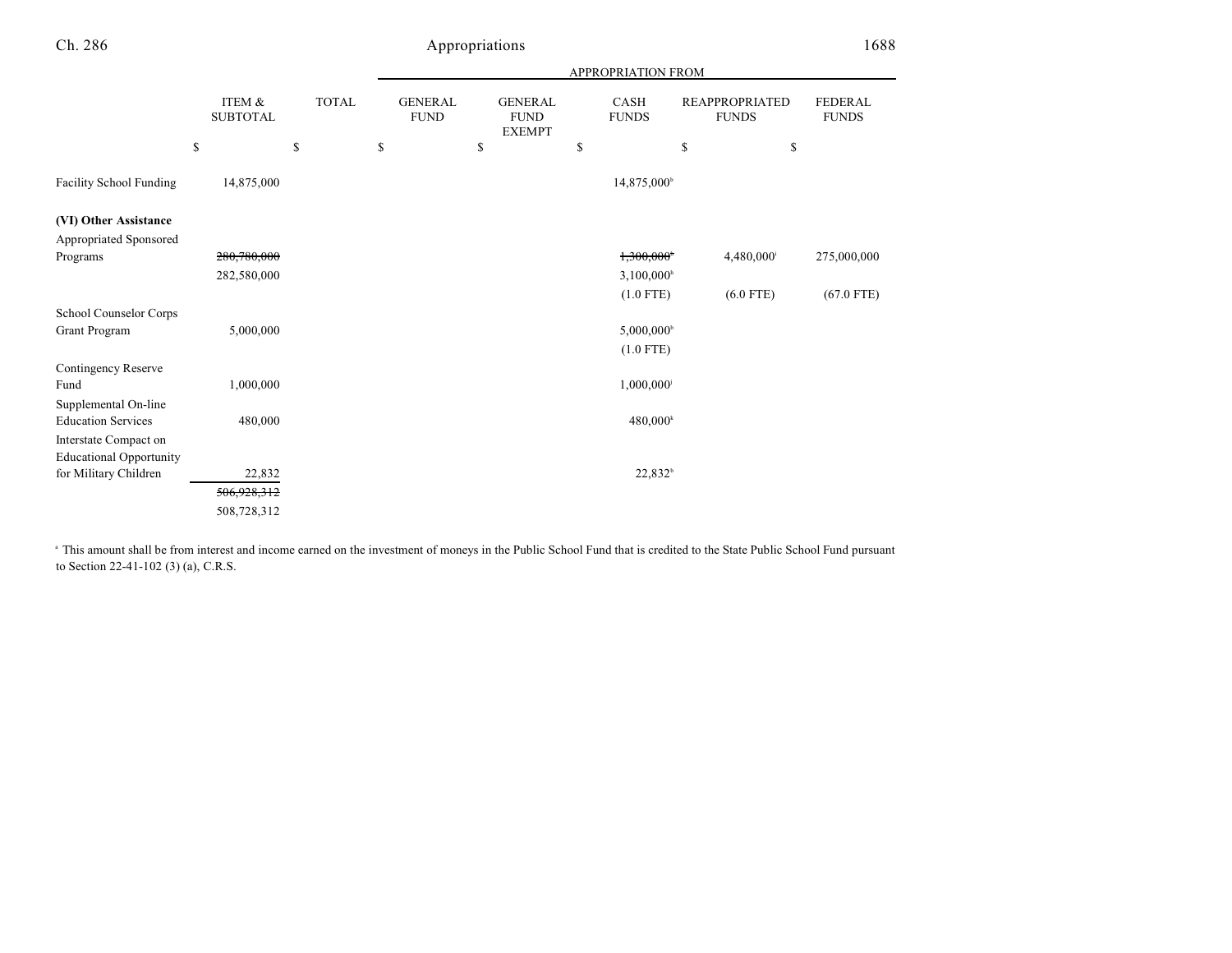<sup>b</sup> These amounts shall be from the State Education Fund created in Section 17 (4) (a) of Article IX of the State Constitution. Pursuant to Section 17 (3) of Article IX of the State Constitution, appropriations from the State Education Fund are not subject to the limitation on fiscal year spending set forth in Section 20 of Article X of the State Constitution.

These amounts shall be from the Start Smart Nutrition Program Fund created in Section 22-82.7-105 (1), C.R.S., including \$700,000 General Fund that is appropriated to this fund in FY 2011-12 and \$143,495 from fund reserves.

<sup>d</sup> This amount shall be from federal Medicaid funds transferred from the Department of Health Care Policy and Financing.

<sup>e</sup> These amounts shall be from the Public School Capital Construction Assistance Fund created in Section 22-43.7-104 (1), C.R.S.

<sup>f</sup> This amount shall be from the transfer of tobacco settlement moneys to the Read-to-Achieve Cash Fund pursuant to Section 24-75-1104.5 (1) (h), C.R.S. Pursuant to Section 24-22-116, C.R.S., tobacco litigation settlement funds are not state fiscal year spending as defined in Section 20 of Article X of the State Constitution.

<sup>8</sup> This amount shall be transferred from the Assistance to Public Schools, Grant Programs, Distributions, and Other Assistance, Facility Schools, Facility School Funding line item.

<sup>h</sup> Of this amount, \$810,000 shall be from fees and charges for workshops, conferences, training programs, and seminars, and \$490,000 \$2,290,000 shall be from various grants and donations.

<sup>i</sup> This amount shall be transferred from the Department of Human Services.

<sup>j</sup> This amount shall be from school district reimbursements that are credited to the Contingency Reserve Fund pursuant to Section 22-54-117 (1) (c), C.R.S.

<sup>k</sup> This amount shall be from federal mineral leasing revenues transferred to the State Public School Fund pursuant to Sections 22-54-114 (1) and 34-63-102, C.R.S.

# 4,484,581,857

4,486,381,857

#### **(3) LIBRARY PROGRAMS**

| Administration                                              | 995,921   | 745,921<br>$(11.8$ FTE) | $250,000^{\circ}$<br>$(2.5$ FTE) |                           |
|-------------------------------------------------------------|-----------|-------------------------|----------------------------------|---------------------------|
| Federal Library Funding                                     | 3,031,787 |                         |                                  | 3,031,787<br>$(23.8$ FTE) |
| <b>Broadband Technology</b><br><b>Opportunities Program</b> | 1,219,460 |                         | 443,274 <sup>a</sup>             | 776,186                   |

| Ch. 286 | Appropriations | 1689 |
|---------|----------------|------|
|         |                |      |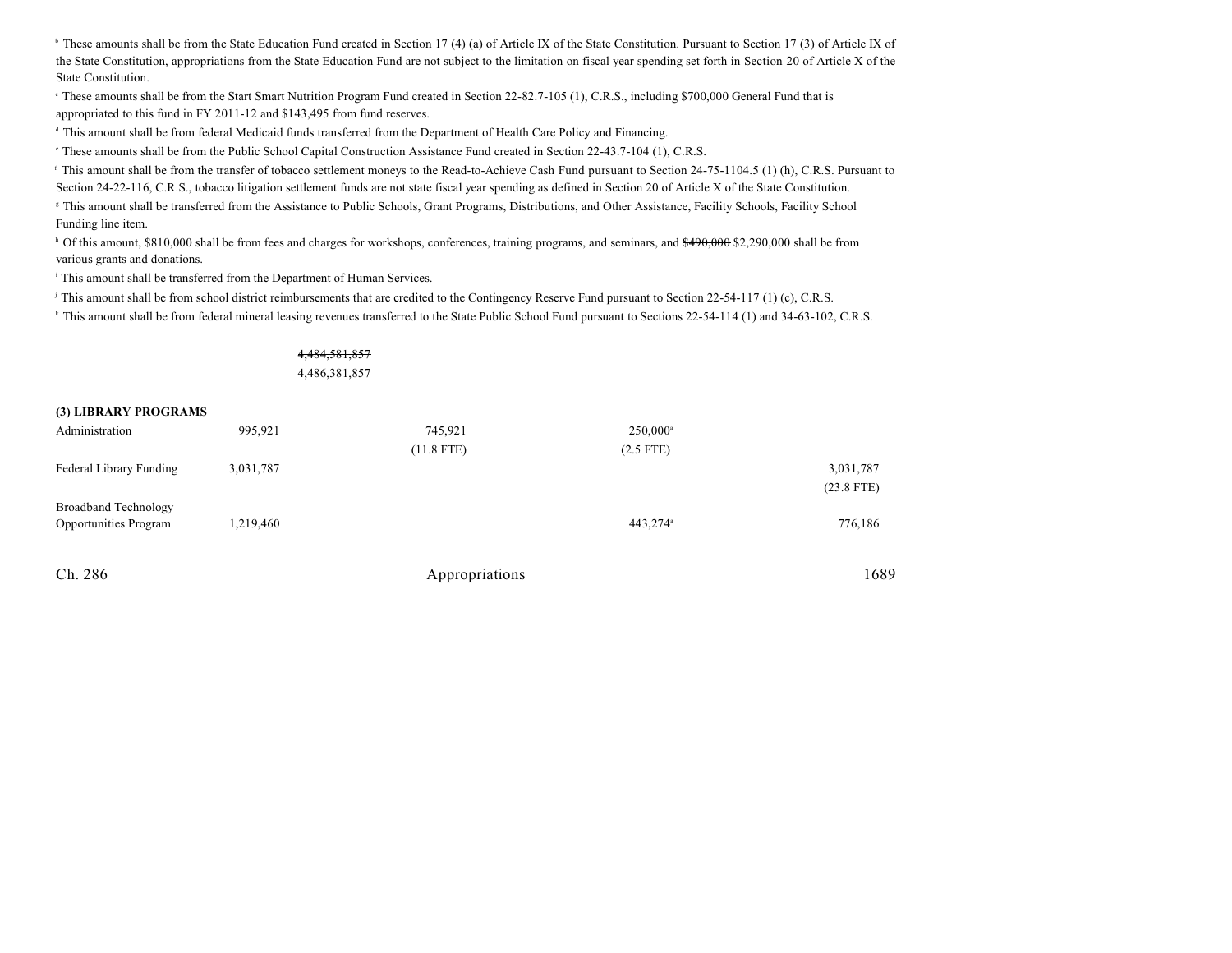|                           |                           |              | APPROPRIATION FROM            |    |                                                |    |                             |    |                                       |                                |  |  |
|---------------------------|---------------------------|--------------|-------------------------------|----|------------------------------------------------|----|-----------------------------|----|---------------------------------------|--------------------------------|--|--|
|                           | ITEM &<br><b>SUBTOTAL</b> | <b>TOTAL</b> | <b>GENERAL</b><br><b>FUND</b> |    | <b>GENERAL</b><br><b>FUND</b><br><b>EXEMPT</b> |    | <b>CASH</b><br><b>FUNDS</b> |    | <b>REAPPROPRIATED</b><br><b>FUNDS</b> | <b>FEDERAL</b><br><b>FUNDS</b> |  |  |
|                           | \$                        | \$           | \$                            | \$ |                                                | \$ |                             | \$ | \$                                    |                                |  |  |
|                           |                           |              |                               |    |                                                |    | $(1.6$ FTE)                 |    |                                       | $(2.9$ FTE)                    |  |  |
| Colorado Library          |                           |              |                               |    |                                                |    |                             |    |                                       |                                |  |  |
| Consortium                | 1,000,000                 |              | 1,000,000                     |    |                                                |    |                             |    |                                       |                                |  |  |
| Colorado Virtual Library  | 379,796                   |              | 359,796                       |    |                                                |    | $20,000^{\circ}$            |    |                                       |                                |  |  |
| Colorado Talking Book     |                           |              |                               |    |                                                |    |                             |    |                                       |                                |  |  |
| Library, Building         |                           |              |                               |    |                                                |    |                             |    |                                       |                                |  |  |
| Maintenance and Utilities |                           |              |                               |    |                                                |    |                             |    |                                       |                                |  |  |
| Expenses                  | 70,660                    |              | 70,660                        |    |                                                |    |                             |    |                                       |                                |  |  |
| Reading Services for the  |                           |              |                               |    |                                                |    |                             |    |                                       |                                |  |  |
| Blind <sup>9</sup>        | 250,000                   |              |                               |    |                                                |    |                             |    | $250,000^{\circ}$                     |                                |  |  |
|                           |                           | 6,947,624    |                               |    |                                                |    |                             |    |                                       |                                |  |  |

<sup>a</sup> These amounts shall be from grants and donations.

<sup>h</sup> This amount shall be from moneys appropriated from the Colorado Disabled Telephone Users Fund to the Department of Regulatory Agencies to be credited to the Blind Cash Fund pursuant to Section 40-17-104 (1), C.R.S.

### **(4) SCHOOL FOR THE DEAF AND THE BLIND**

| (A) School Operations |               |
|-----------------------|---------------|
| Personal Services     | 9,205,925     |
|                       | $(141.3$ FTE) |
| Early Intervention    |               |
| Services              | 1,165,533     |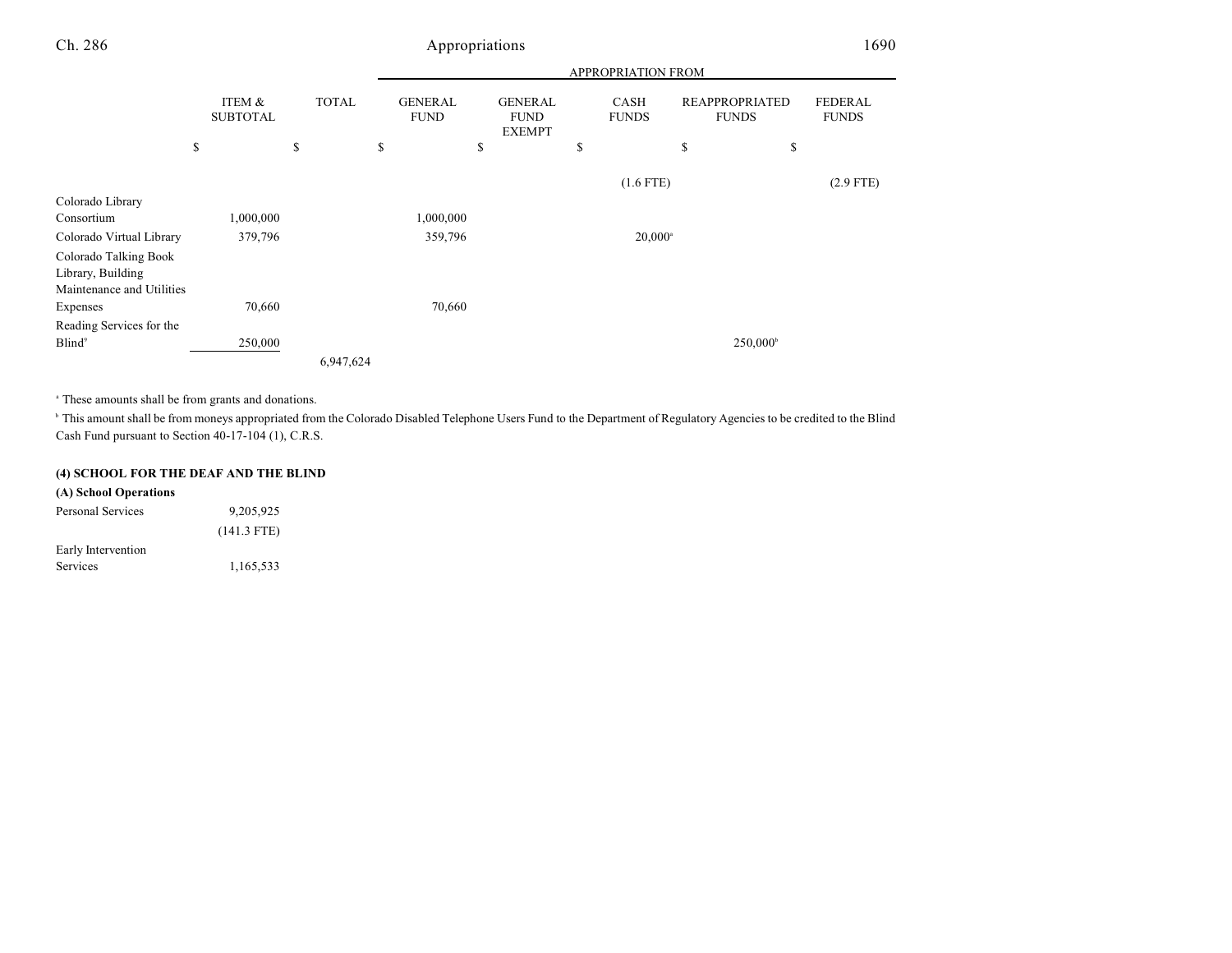|                           | $(10.0$ FTE) |            |                        |
|---------------------------|--------------|------------|------------------------|
| Shift Differential        | 65,755       |            |                        |
| <b>Operating Expenses</b> | 417,277      |            |                        |
| Vehicle Lease Payments    | 23,043       |            |                        |
|                           | 24,100       |            |                        |
| Utilities                 | 554,810      |            |                        |
| Allocation of State and   |              |            |                        |
| Federal Categorical       |              |            |                        |
| Program Funding           | 170,000      |            |                        |
|                           | $(0.4$ FTE)  |            |                        |
| Medicaid                  |              |            |                        |
| Reimbursements for        |              |            |                        |
| Public School Health      |              |            |                        |
| Services                  | 150,000      |            |                        |
|                           | $(1.5$ FTE)  |            |                        |
|                           | 11,752,343   | 10,096,384 | 1,655,959 <sup>a</sup> |
|                           | 11,753,400   | 10,097,441 |                        |

<sup>a</sup> Of this amount: \$1,300,959 shall be transferred from the Assistance to Public Schools, Grant Programs, Distributions, and Other Assistance, Facility Schools, Facility School Funding line item; \$170,000 shall be transferred from various line items in the Assistance to Public Schools, Categorical Programs section; \$150,000 shall be from federal Medicaid funds transferred from the Department of Health Care Policy and Financing pursuant to the S.B. 97-101 Public School Health Services program; and, \$35,000 shall be transferred from federal Child Nutrition Act funds appropriated in the Assistance to Public Schools, Grant Programs, Distributions, and Other Assistance, Other Assistance, Appropriated Sponsored Programs line item.

### **(B) Special Purpose**

| Fees and Conferences     | 120,000   |
|--------------------------|-----------|
| <b>Outreach Services</b> | 1,025,000 |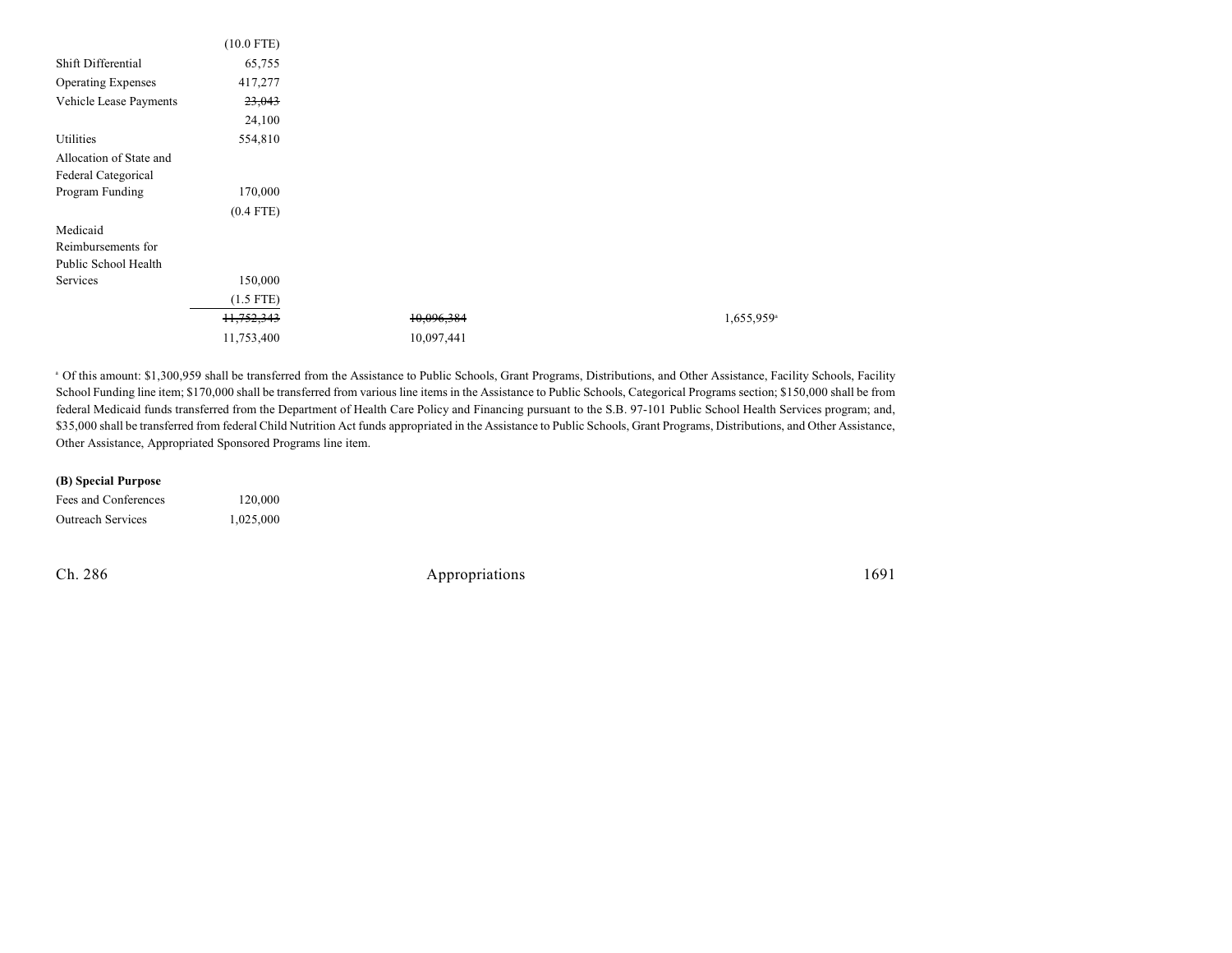# APPROPRIATION FROM Ch. 286 Appropriations 1692

|                           | ITEM &<br><b>SUBTOTAL</b> | <b>TOTAL</b> | <b>GENERAL</b><br><b>FUND</b> |         | <b>GENERAL</b><br><b>FUND</b><br><b>EXEMPT</b> |   | <b>CASH</b><br><b>FUNDS</b> | <b>REAPPROPRIATED</b><br><b>FUNDS</b> | <b>FEDERAL</b><br><b>FUNDS</b> |
|---------------------------|---------------------------|--------------|-------------------------------|---------|------------------------------------------------|---|-----------------------------|---------------------------------------|--------------------------------|
|                           | \$                        | \$           | \$                            | Φ<br>J. |                                                | P |                             | \$<br>\$                              |                                |
|                           | $(5.4$ FTE)               |              |                               |         |                                                |   |                             |                                       |                                |
| Tuition from Out-of-state |                           |              |                               |         |                                                |   |                             |                                       |                                |
| Students                  | 200,000                   |              |                               |         |                                                |   |                             |                                       |                                |
| Grants                    | 1,200,000                 |              |                               |         |                                                |   |                             |                                       |                                |
|                           | $(9.0$ FTE)               |              |                               |         |                                                |   |                             |                                       |                                |
|                           | 2,545,000                 |              |                               |         |                                                |   | 1,075,000 <sup>a</sup>      | 1,470,000 <sup>b</sup>                |                                |

<sup>a</sup> Of this amount, \$755,000 shall be from fees collected from school districts, boards of cooperative services, and private entities for the purposes of outreach services, \$200,000 shall be tuition payments received from other states, and \$120,000 shall be from fees and charges for workshops and conferences.

<sup>b</sup> This amount shall be from various federal funds transferred from the Assistance to Public Schools section.

# 14,297,343

14,298,400

## **TOTALS PART III**

| (EDUCATION) |                                 | \$284,175,417 <sup>a</sup> | <del>\$619,775,069</del> | <del>\$23,433,557</del> | <del>\$625,952,749</del> |
|-------------|---------------------------------|----------------------------|--------------------------|-------------------------|--------------------------|
|             | \$4,566,057,419 \$3,010,536,658 |                            | \$621,648,994            | \$23,759,972            | \$625,936,378            |

<sup>a</sup> This amount shall be from the General Fund Exempt Account created in Section 24-77-103.6 (2), C.R.S.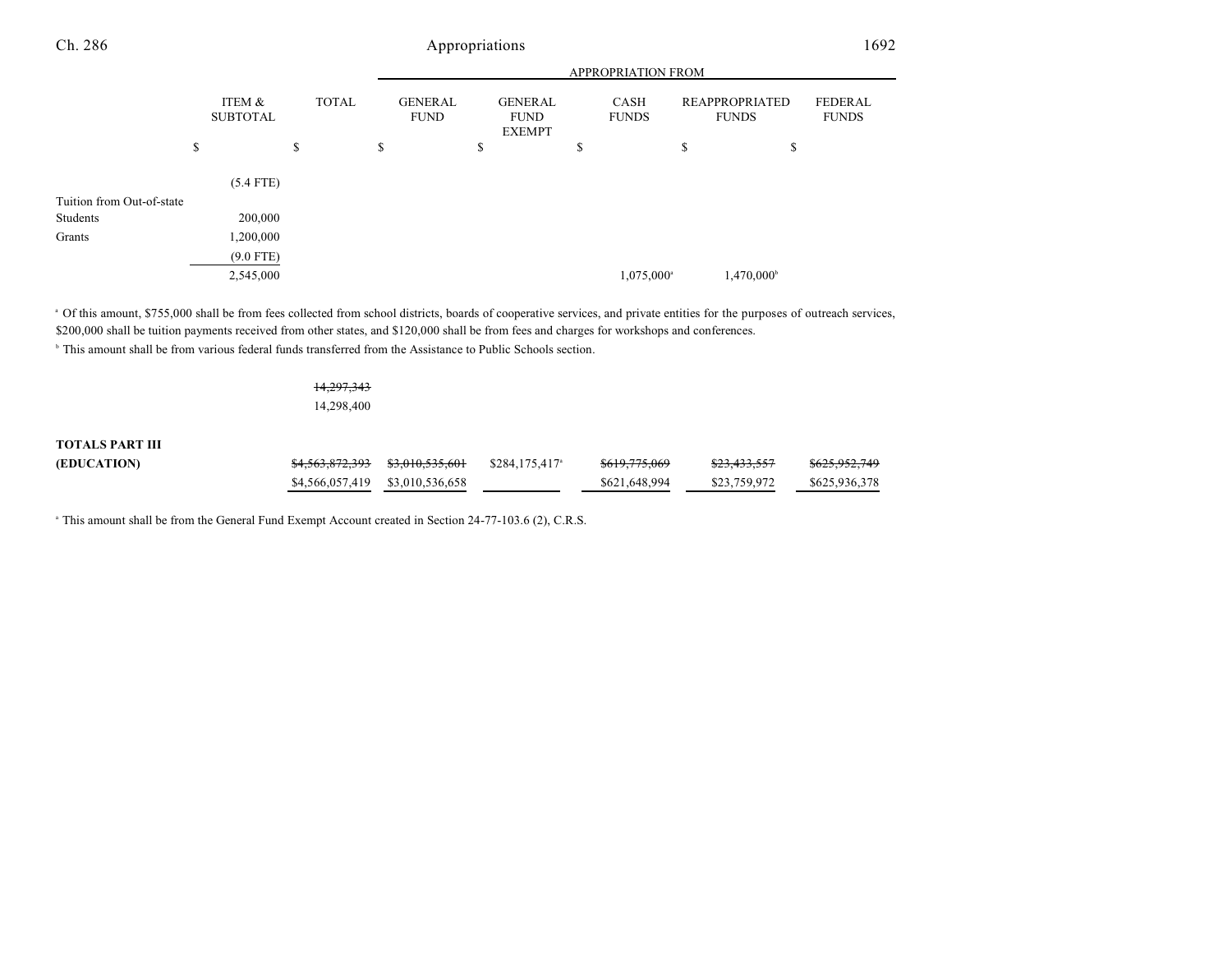FOOTNOTES -- The following statements are referenced to the numbered footnotes throughout section 2.

- 7 Department of Education, Assistance to Public Schools, Public School Finance, State Share of Districts' Total Program Funding -- It is the intent of the General Assembly that the Department of Education be authorized to utilize up to \$4,647,614 of this appropriation to fund qualified students designated as Accelerating StudentsThrough Concurrent Enrollment (ASCENT) Program participants as authorized pursuant to Section 22-35-108, C.R.S. This amount is calculated based on an estimated 753 participants funded at a rate of \$6,172.13 per FTE pursuant to Section 22-54-104 (4.7), C.R.S.
- 8 Department of Education, Assistance to Public Schools, Public School Finance, State Share of Districts' Total Program Funding -- Of the amount appropriated for this line item, a portion, not to exceed \$250,000 for fiscal year 2011-12, shall be transferred to the Legislative Council for the purpose of funding the biennial cost of living analysis pursuant to Section 22-54-104 (5) (c) (III) (B), C.R.S.
- 9 Department of Education, Library Programs, Reading Services for the Blind -- This appropriation is for the support of privately operated reading services for the blind, as authorized by Section 24-90-105.5, C.R.S. It is the intent of the General Assembly that \$200,000 of this appropriation be used to provide access to radio and television broadcasts of locally published and produced materials and \$50,000 of this appropriation be used to provide telephone access to digital transmissions of nationally published and produced materials.